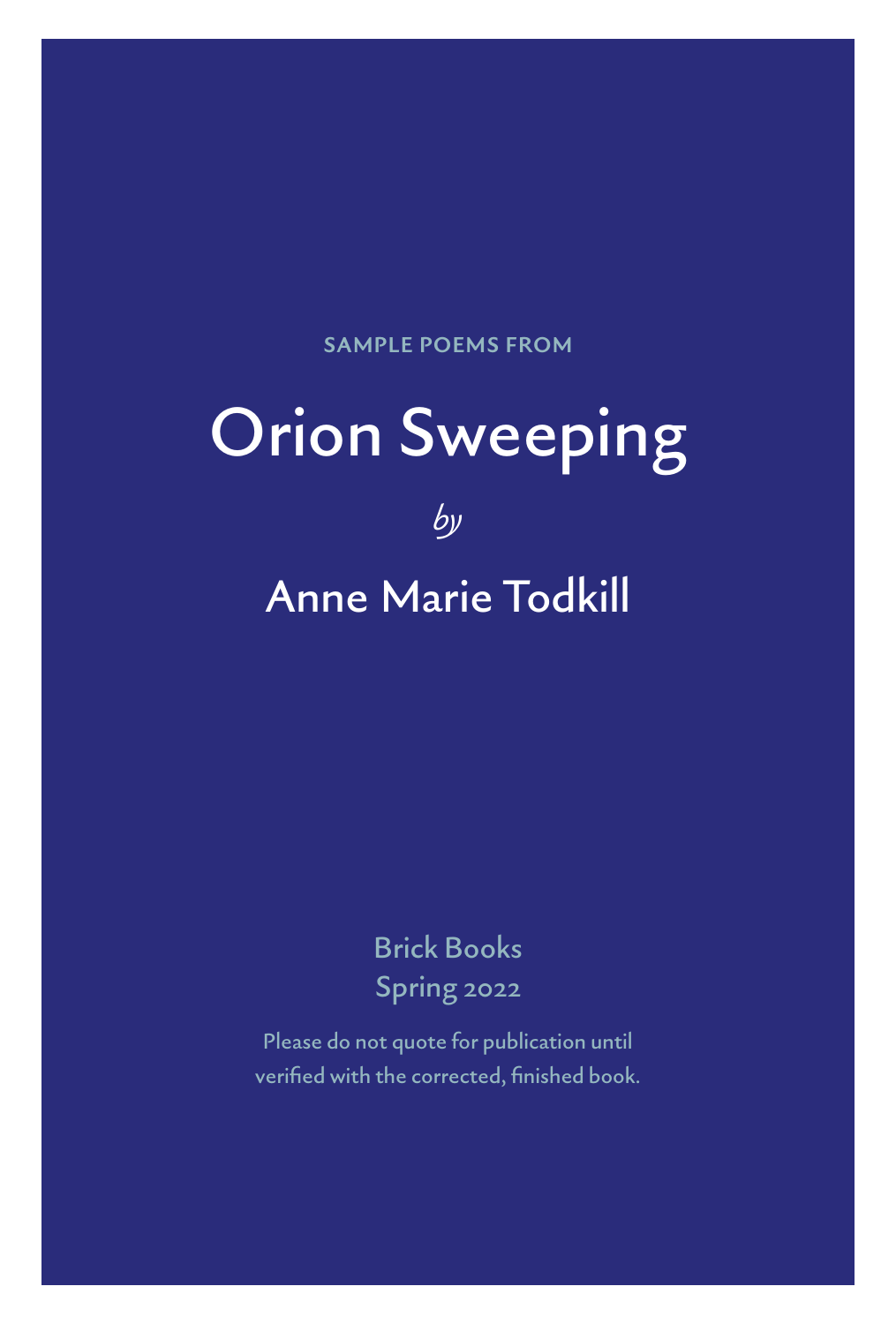Copyright © Anne Marie Todkill, 2022

We acknowledge the Canada Council for the Arts, the Government of Canada through the Canada Book Fund, and the Ontario Arts Council for their support of our publishing program.



Canadä<sup>\*</sup>

ONTARIO ARTS COUNCIL CONSEIL DES ARTS DE L'ONTARIO

Brick Books 487 King St. W. Kingston, ON K7L 2X7

www.brickbooks.ca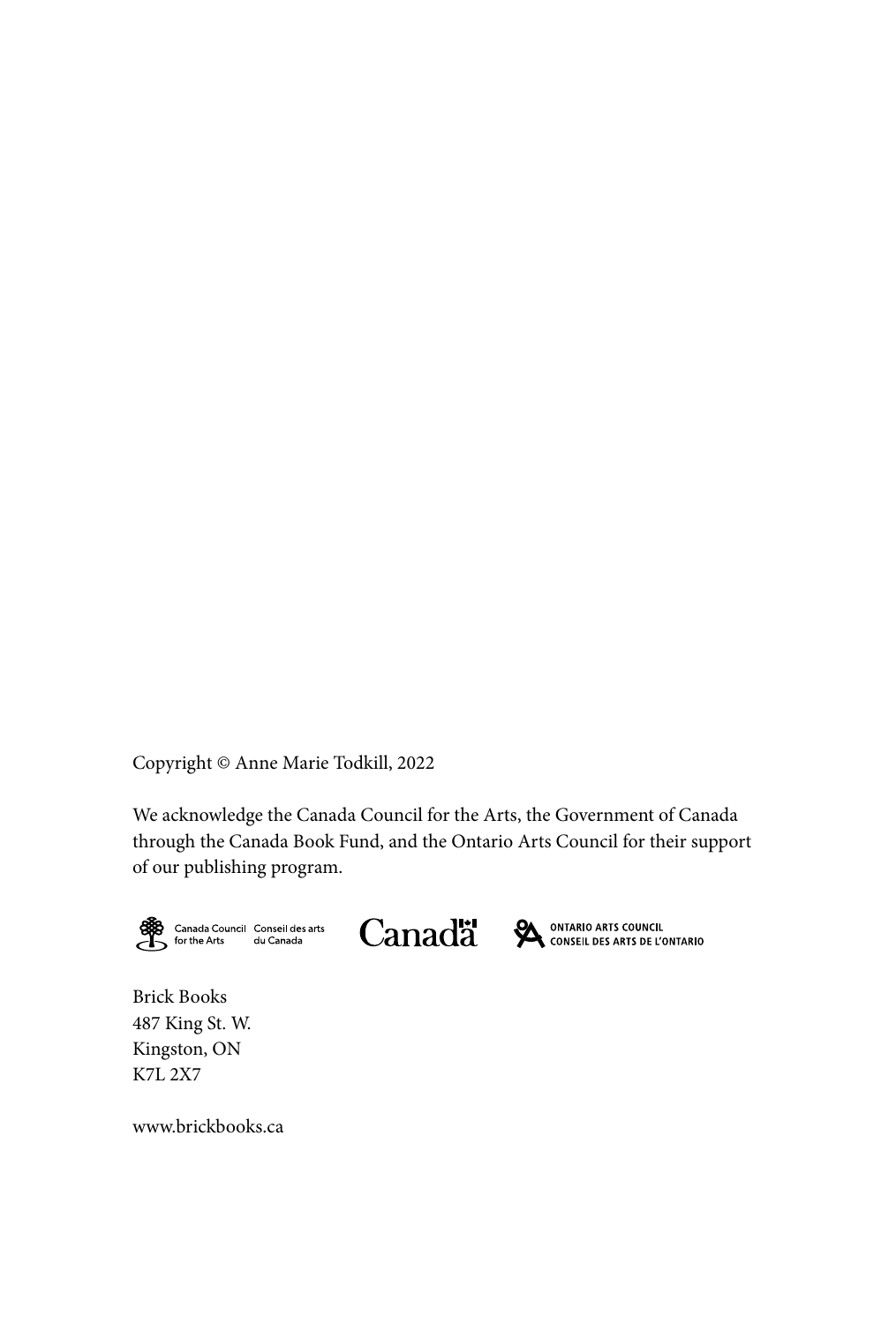#### **Strontium-90**

Campaigning for peace, their mothers gathered teeth: too big for fairies now, but we can show the President how wrong a thing is war, how poisonous the test bombs blooming in deserts blowing closer. What use, the baby/milk/deciduous teeth, once shed as easily as leaves or tears, unless to mail proof that death's particulates have fallen on pastures, are rising like sap in the tender limbs of children.

How sensibly the mothers of St. Louis washed, dried, and sealed these tokens of belief (whiff of blood, perhaps bacteria); and thinking how quickly time gathers into years (indulging, no doubt, in some relief: all done, the hot-cheeked days of teething, bitter discipline of weaning) wrote intimate truths on the survey cards (months on breast, on formula, where born, where in utero) while their gap-gummed warriors, still shocked by the tug when the worried root released, tongued the small craters, noted the metal taste, and pinned on their badges: *I gave my tooth to science*.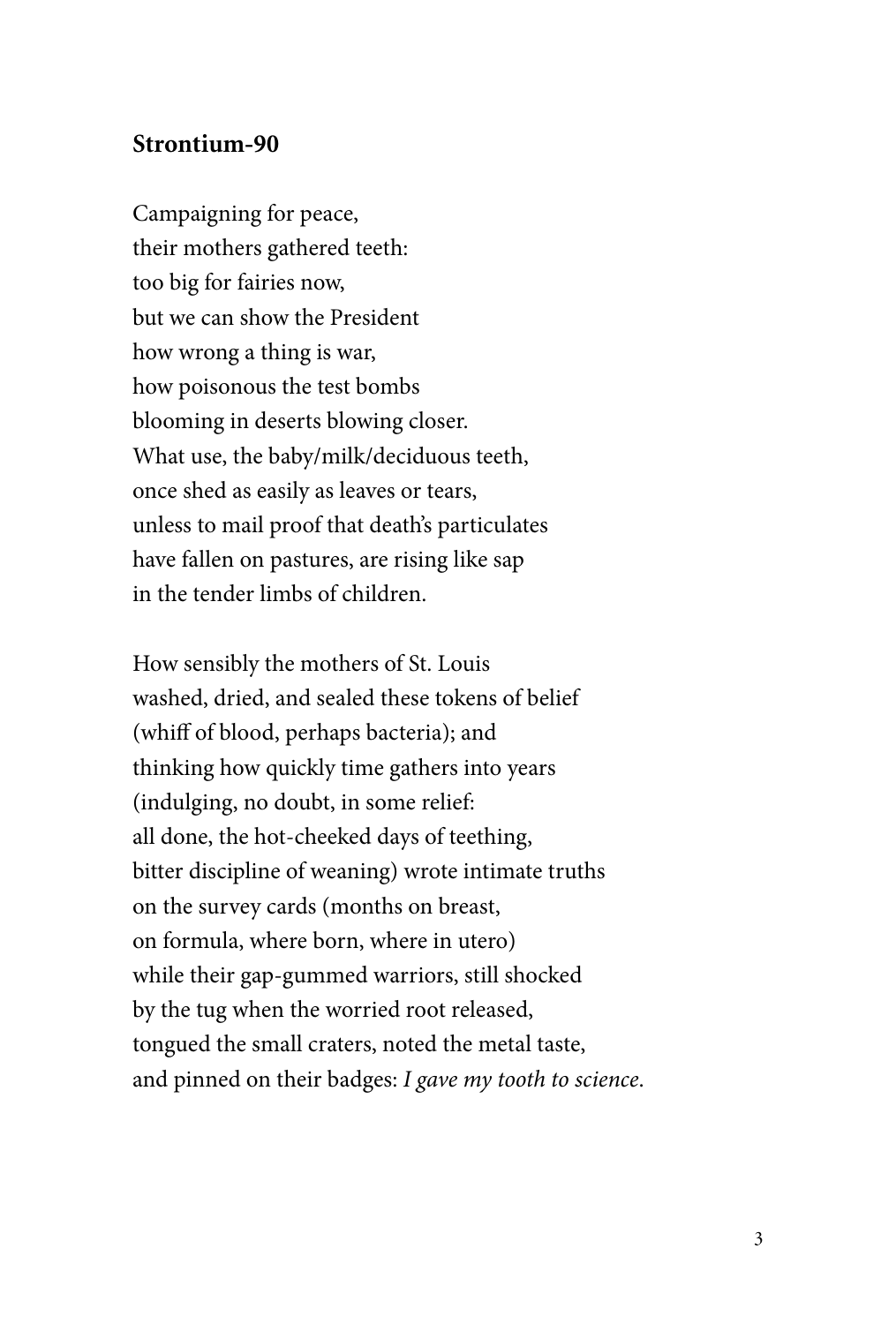## **Toward a definition of wildness**

The fox before you saw it. The fox before it saw you. The fox before it knew it had been seen. You, before you had thought of the fox. You, in the moment of seeing, when you were all fox.

### **Yard duty**

When I release my puppy on a gang of winter crows it is not because I hate them or believe they're less entitled than the finches I mean to feed, but only to admire how athletically she springs and never catches the blue light flashing from their wings.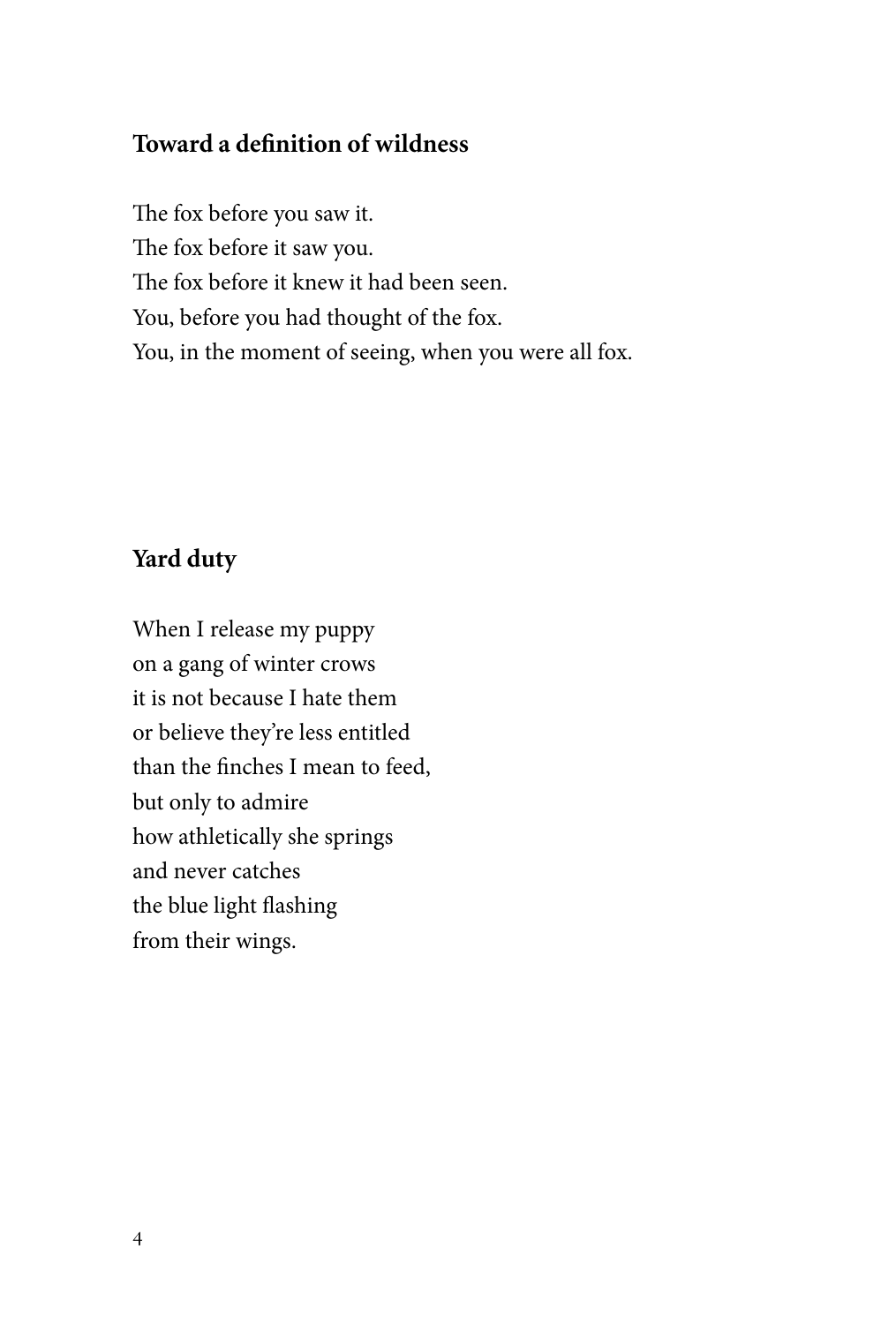#### **Orion sweeping**

Approaching midnight, you on a ladder planted in the berm that slumped from the solar panels before rain and graupel made this sticky amalgam that will foil our clever plan for photon capture after days of snow, our batteries and comfort running down. So I brace the ladder at this crazy hour while you get the job done, preparing for sunrise on the second longest night of the year.

The array rears against the blueprint sky like the wings of a satellite, gargantuan contraption for phoning home, while you, apologizing, send avalanches down, plastering me, stuccoing the dog, who shrugs off her surprise with the usual equanimity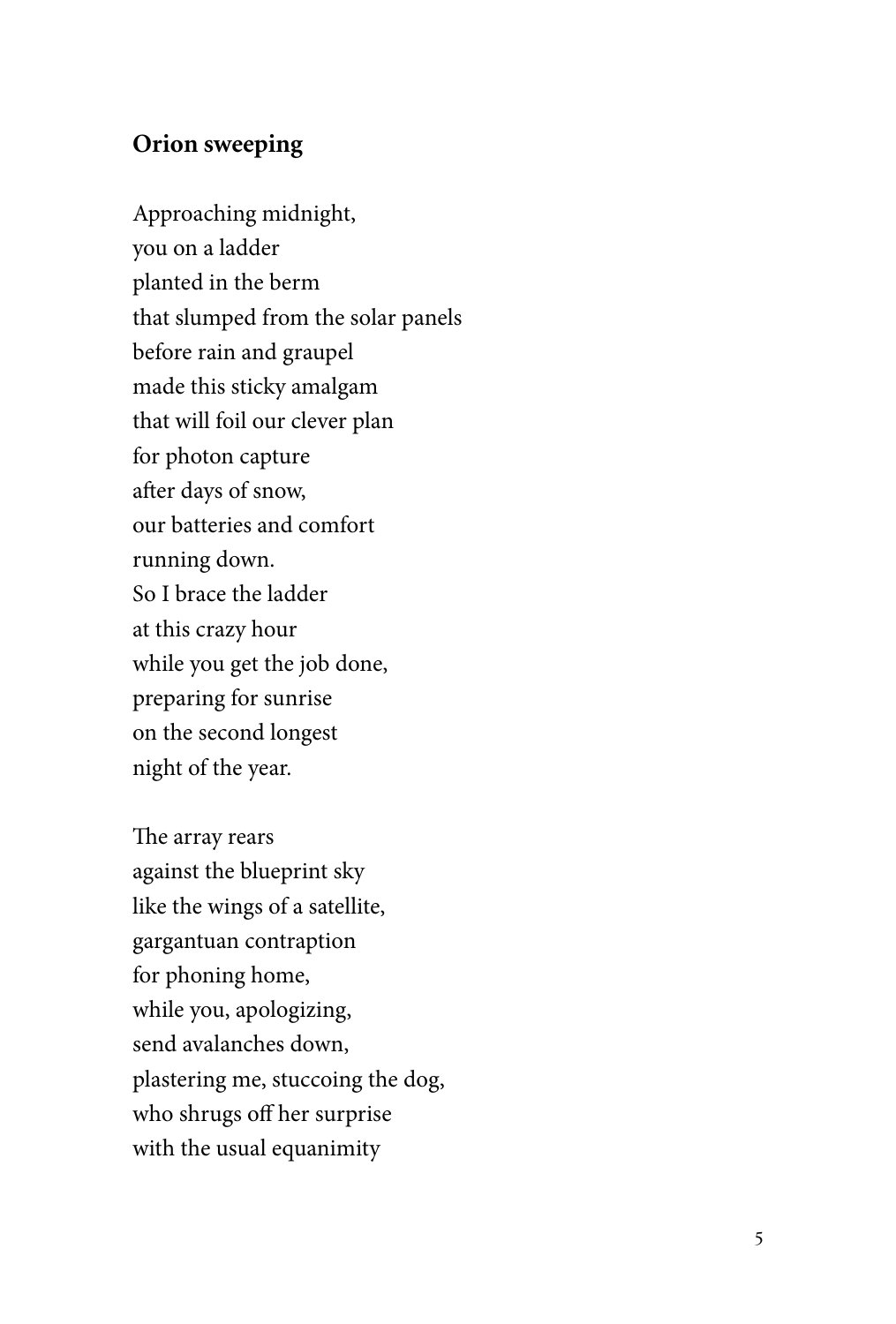(she loves the cold, the night, the trace of mice on the ground).

I take my chances, scanning the sky while we plunge at a thousand klicks per second toward the Great Attractor and constellations dredge the near horizon of blackened cedars oh so slowly. There, Orion, whom some call Winter Maker, belt and dagger sharp as ice, pitches backward, one-footed, to load his bow; and you, Winter Sweeper, thin as a diagram underneath your duffled silhouette, aim your pushbroom against the dark, leaning to the edge of the glass, swinging, one-footed, in your orbit for the moment undisturbed by the reckless earth.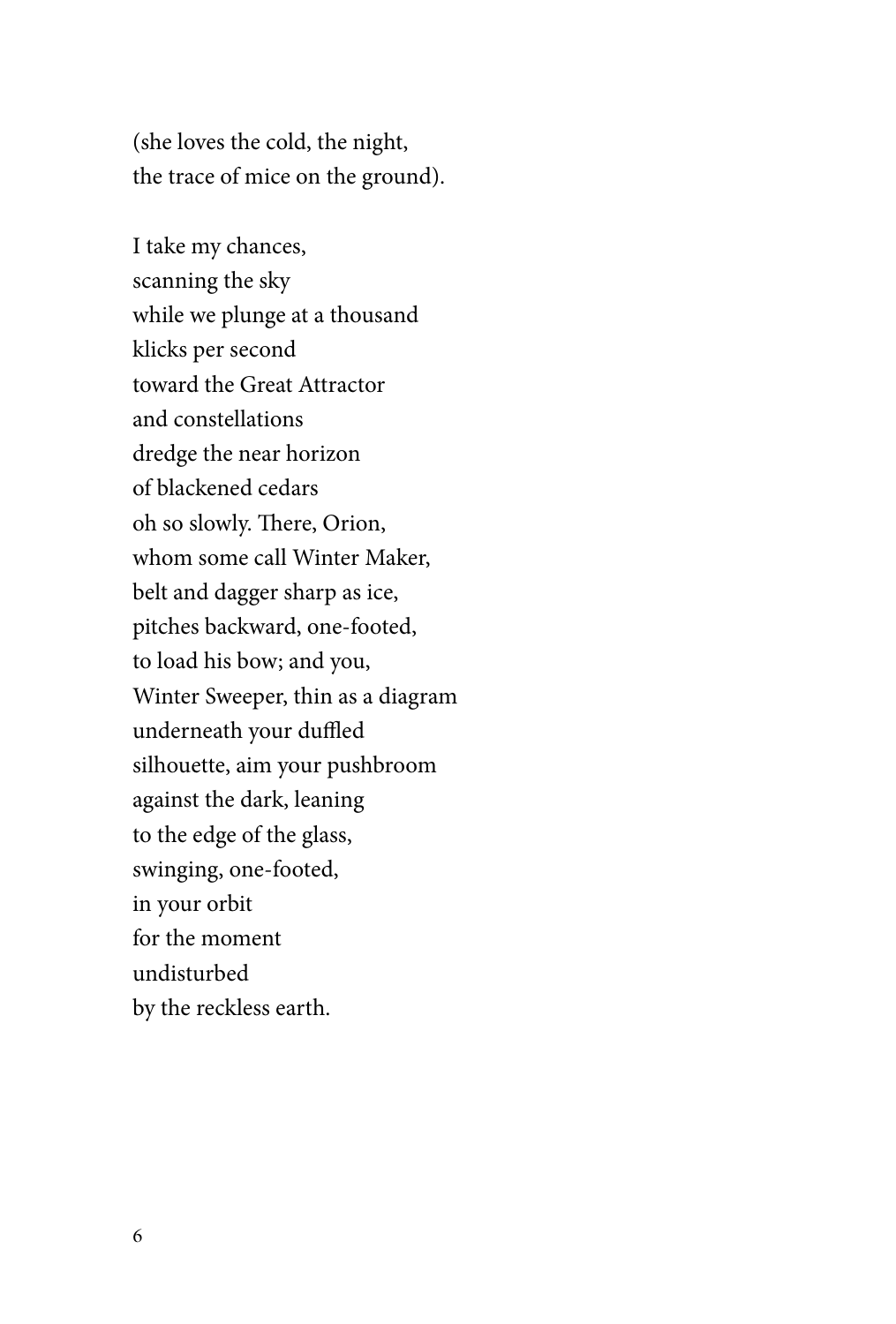#### **Wash day**

After forty-seven years the laundry tub gave out. Just like that. *Finally*, my mother said, like she'd been waiting for this day to dispense her standard line: *Well, nothing lasts forever.* Just think of the uses for that phrase—infatuations, lilacs, good ice for skating the curiously strong lozenge she always had ready to clear our minds of grief. (Cool as peppermint she was, the day I left my husband.) But I'd have to say that in the family inventory of things that didn't last, the double concrete laundry tub was the most surprising. It sprang a leak and we said *It was bound to happen eventually* as if we really had believed that such a simple thing could fail. *Those modern detergents*, my father said, *were eating out the wire mesh all this time.*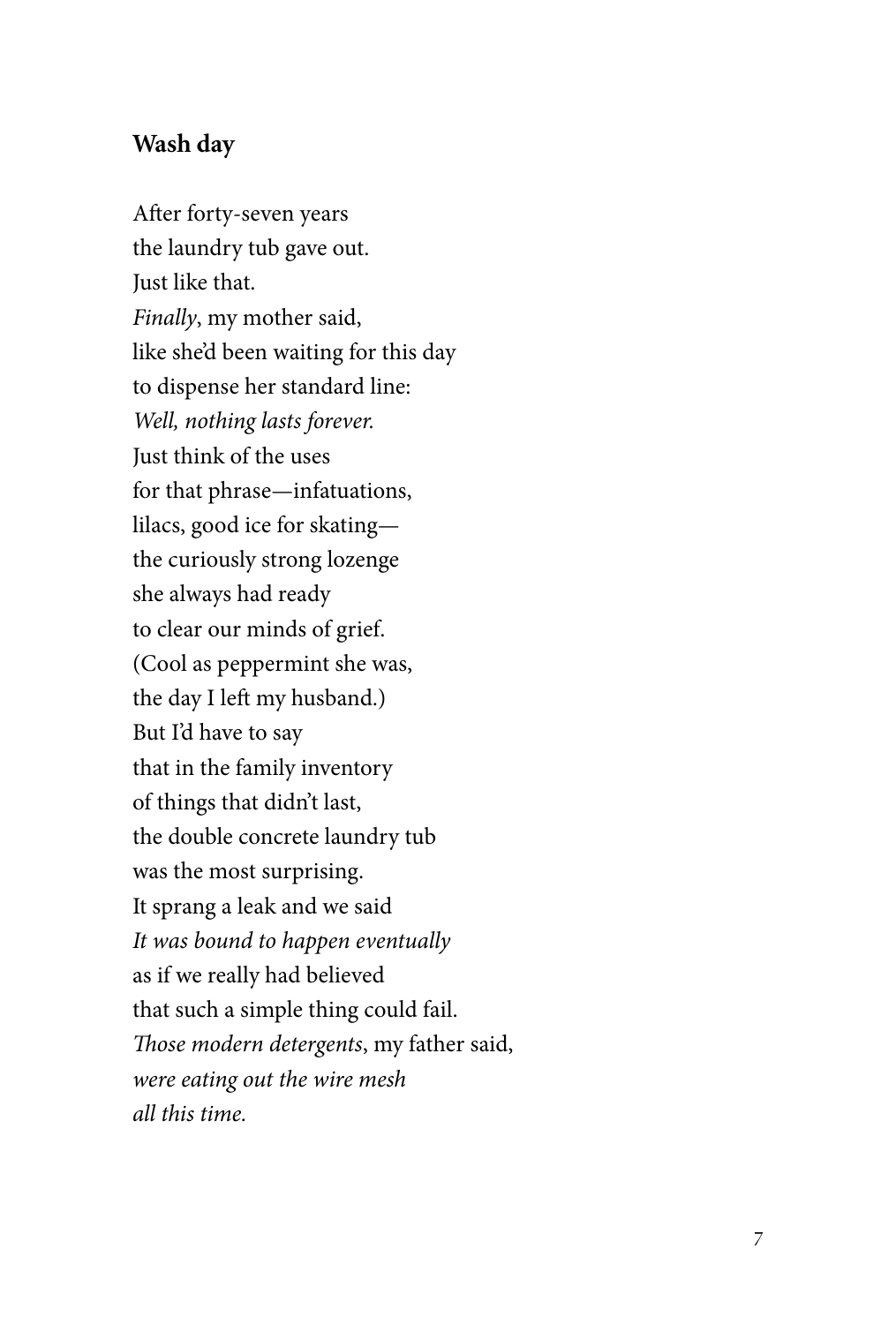The sound was quite a shocker: metal on stone, rising from the basement while they whacked the thing into pieces. Clang forty-seven years

clang.

*Tough as the dickens,* my father said, resting the sledgehammer on the floor. When my mother took it from his hands he showed her where to land the blows.

#### **Nursing home**

The people in the ceiling were explaining something important but unclear. I was on my way home, you said, but I wound up back here.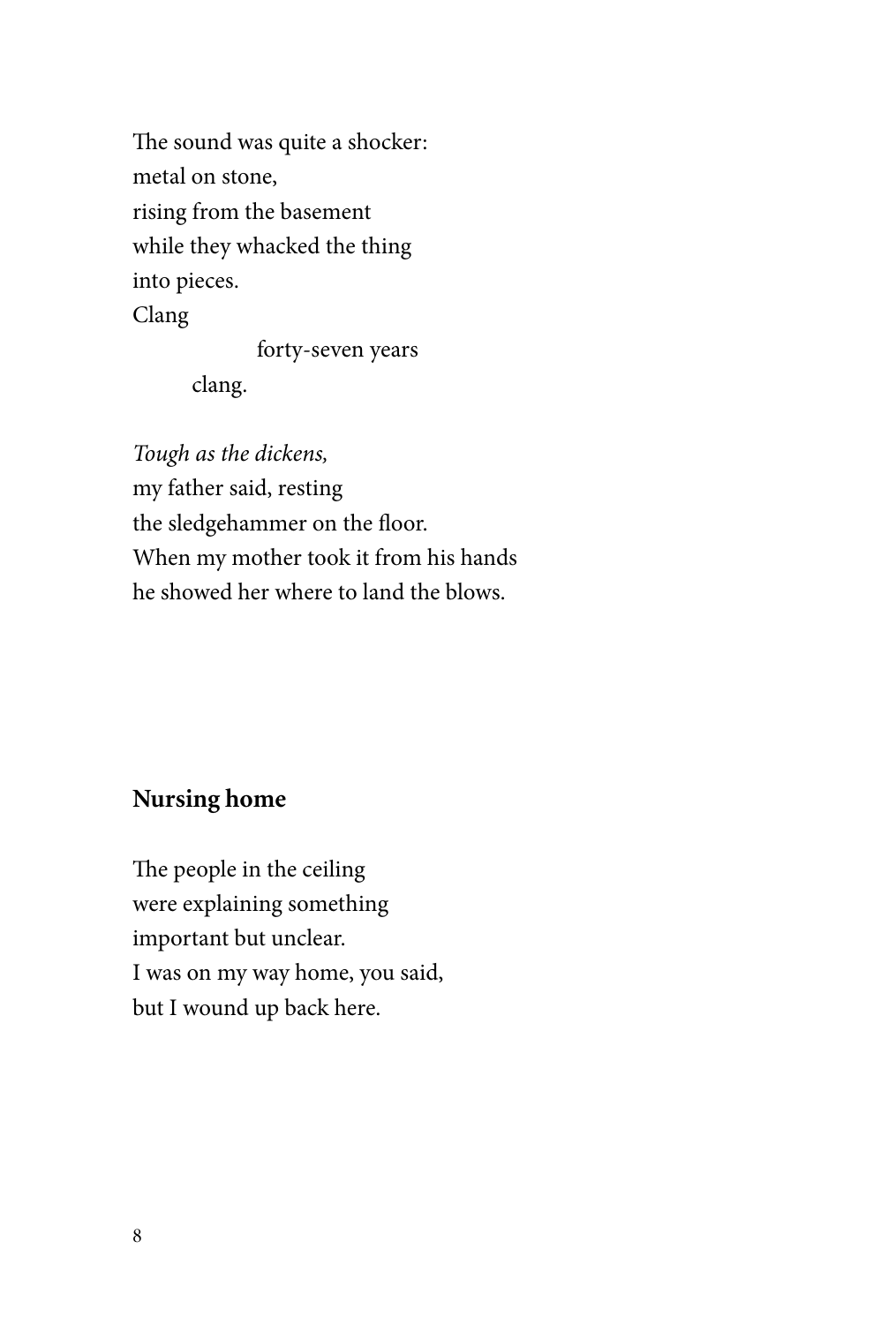#### **Appointment at the cancer clinic**

She thought she ought to wear a dress the way she used to do for Mass: white cotton gloves, a little straw hat, girl-sized handbag with a metal clasp she liked to fiddle with, snip and snap. She had business to transact; pictures of angels with devotions on the back; a nickel for the collection basket; in case of embarrassment, a Kleenex Pocket Pack. On the back of the pew there was a latch where, if she were a man, she'd hang her hat. Light freckled her hands through the raffia brim; her thoughts stayed hidden; the strap was bothersome under her chin. She swung her feet, couldn't relax; her mother whispered, *Ants in your pants*. In the presence of martyrs she didn't dare laugh. She thought then of sacrifice, penitence, shame, and slow ways of dying, perfected by saints.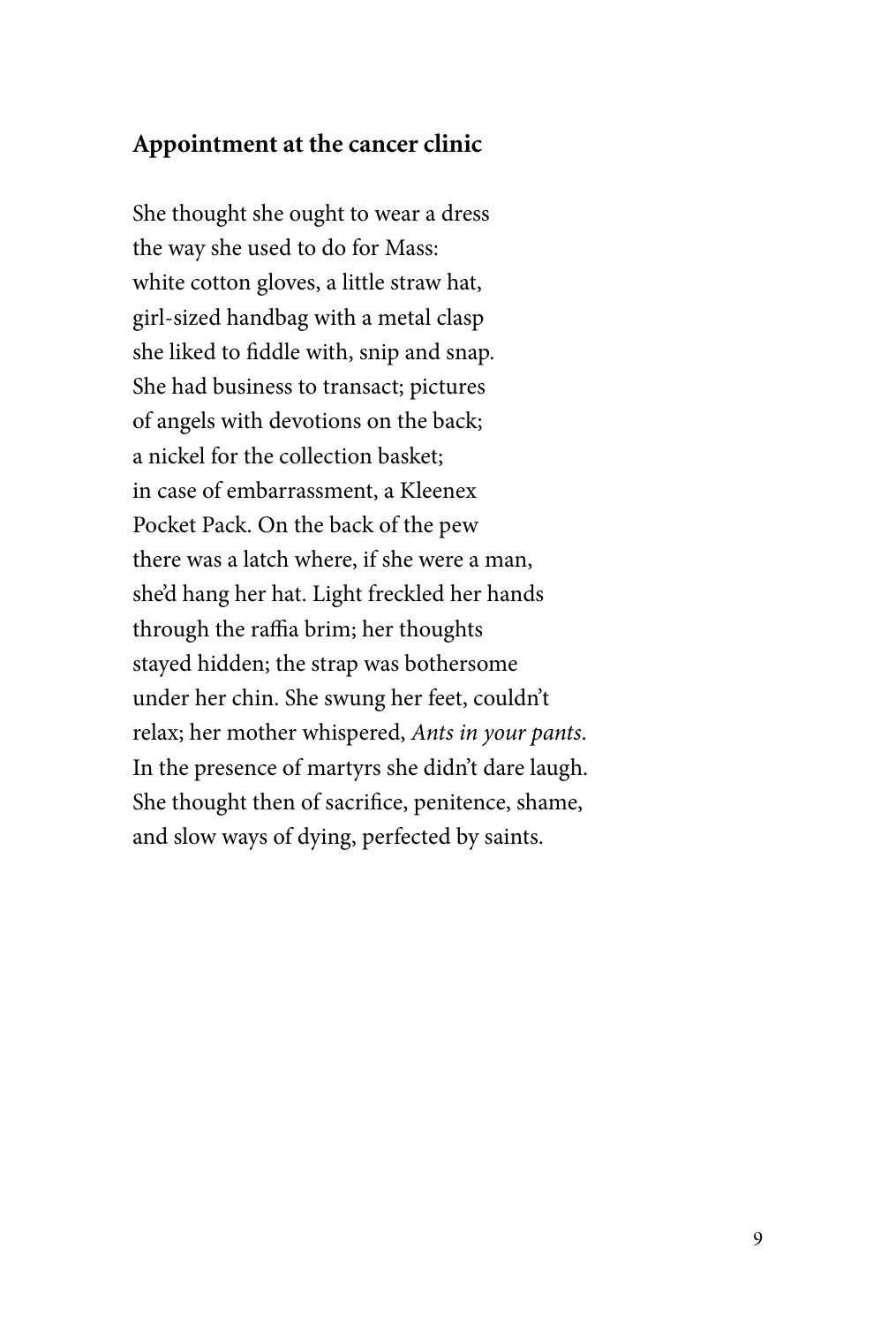#### **Marco Polo**

When I was housebound, ill, commotion announced you like the knife-grinder's bell, Dixie-Dee chimes, the tinkling of camels: children, wagon, skipping rope, dog, strung together in your sidewalk caravan, bearing fruit from distant gardens (kumquat, persimmon, lychee— *Ever had one? Like orgasm*, you said), a cargo of novelties, sweet plum pastries, tales of family, theories of art. On your views of a darkening world I tried to sprinkle salt.

Funny, how my risky habit of pouring it straight from the box prompted your gift of salt-shakers, thrift-store rescues, wrapped like Christmas ornaments in old news.

Looking for logic, I shuffled them on a shelf: cow, pig, chicken. Chicken, egg. Egg, eggplant. Potato, tomato. Cluster of grapes. Twinned silos, corn-coloured, from Sunny Saskatchewan were the only set: no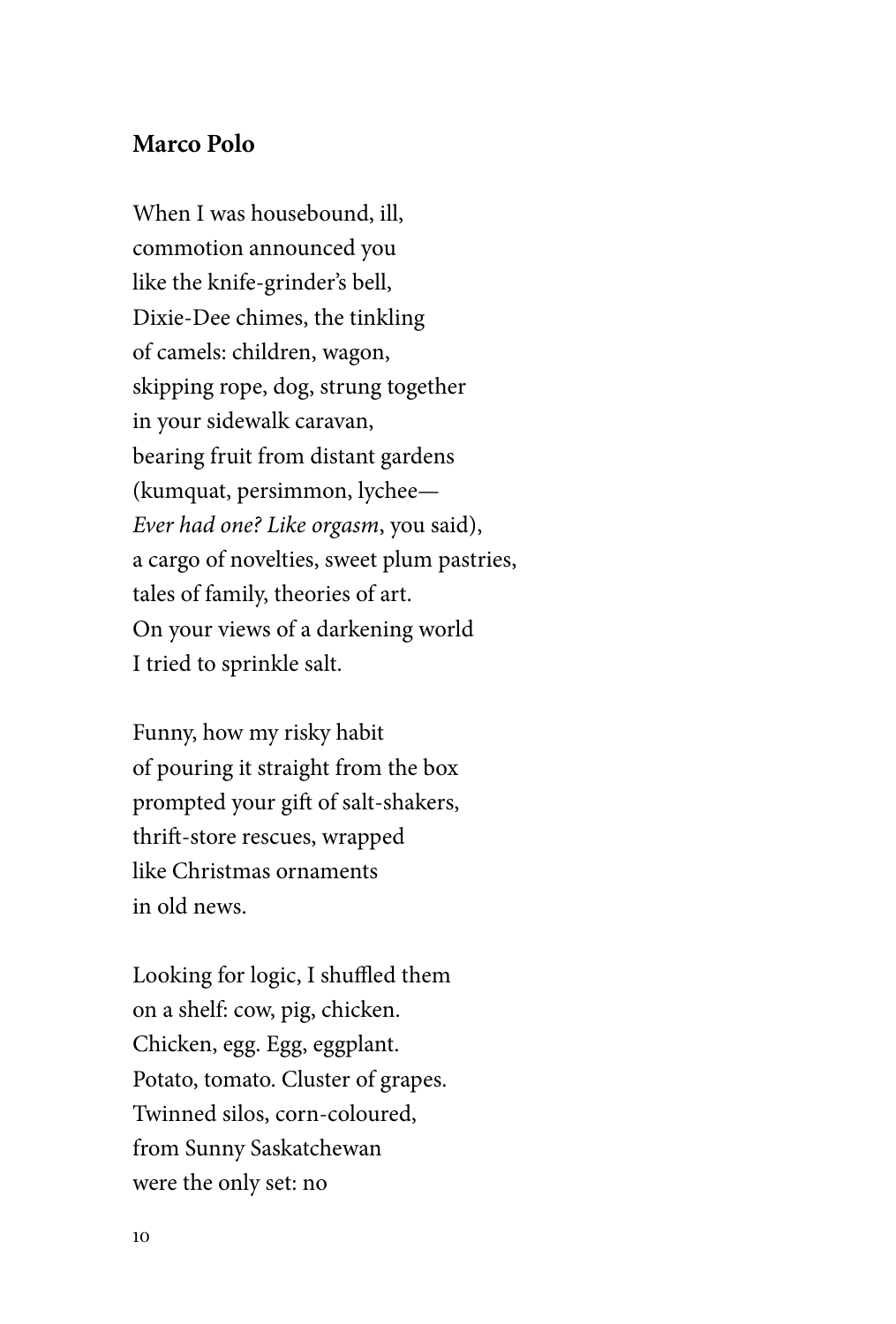Tweedledum and Tweedledee, black cat and yellow dog, left and right mittens, Santa and the Missus, but the way such duos tend to wind up: missing a sidekick at the end of the match.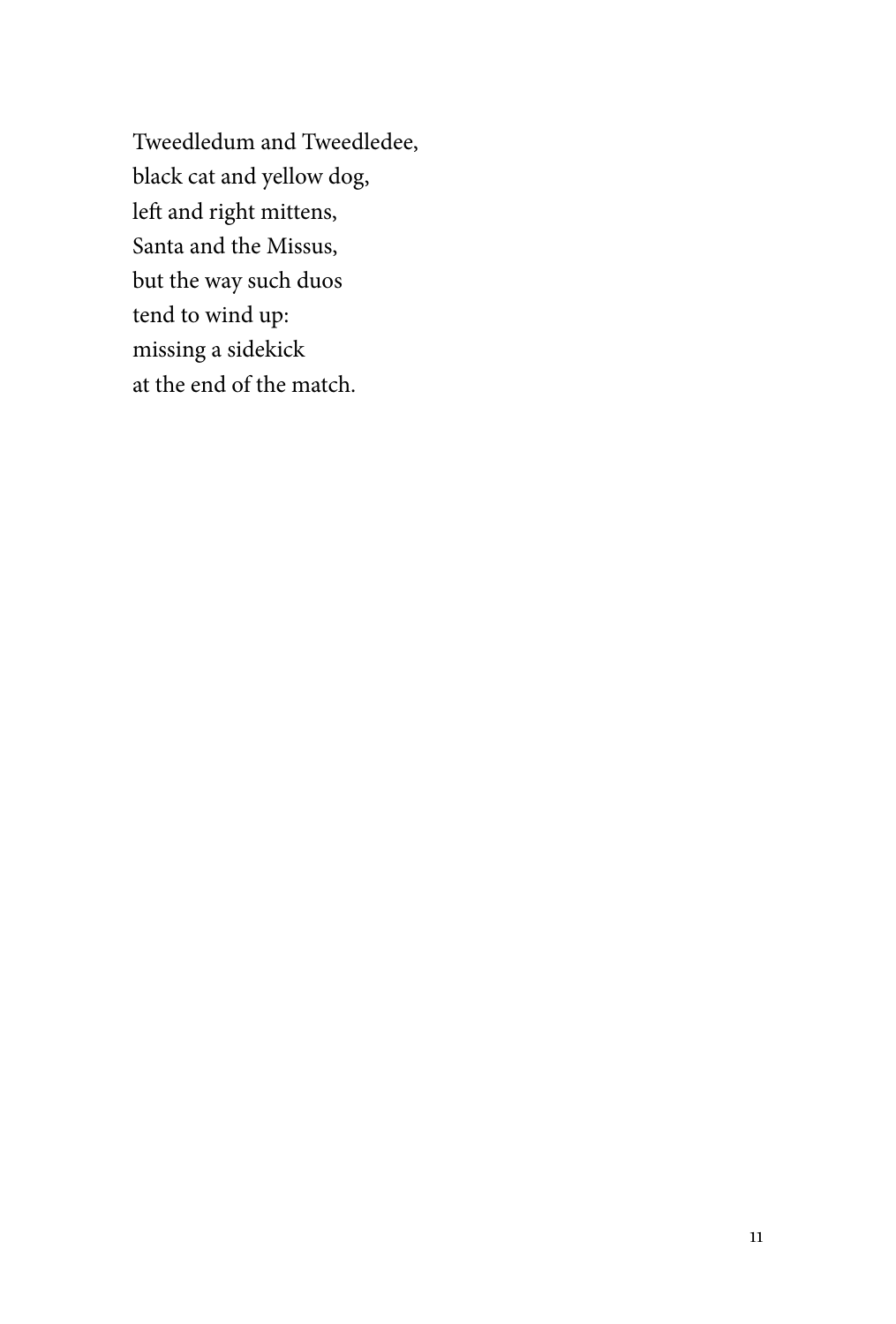#### **Assisi variations**

#### *1. The wolf explains*

The arrow snapped in my shoulder. It itches now, stinks, and I cannot reach. You might pity me, at least—as he did, thinking me gaunt from scarcity when this untongued wound makes me too feverish to hunt. *Do not blame*, he said, *a starving animal.* He called me brother, set down between us dry bread. How brave they thought him, parleying with the infamous *lupo di Gubbio*, child-killer, crossing two sticks as if to baffle me. Bewildered little man, blind to the old injuries from snares I've been robbing all my life.

To clarify: the child's disappearance had little to do with me. The path is steep. Girls stagger up with their bloody bundles and throw them over. The women said, *The river swallowed the child*. An unfortunate account, since I'm the one who eats. But all I did was watch from the thicket while he picked stones with his stubby hands, his sandals untied. An odd gait, clumsy. How should I know why, when one shoe fell, I stepped forward, as if with a dog's mind, to retrieve?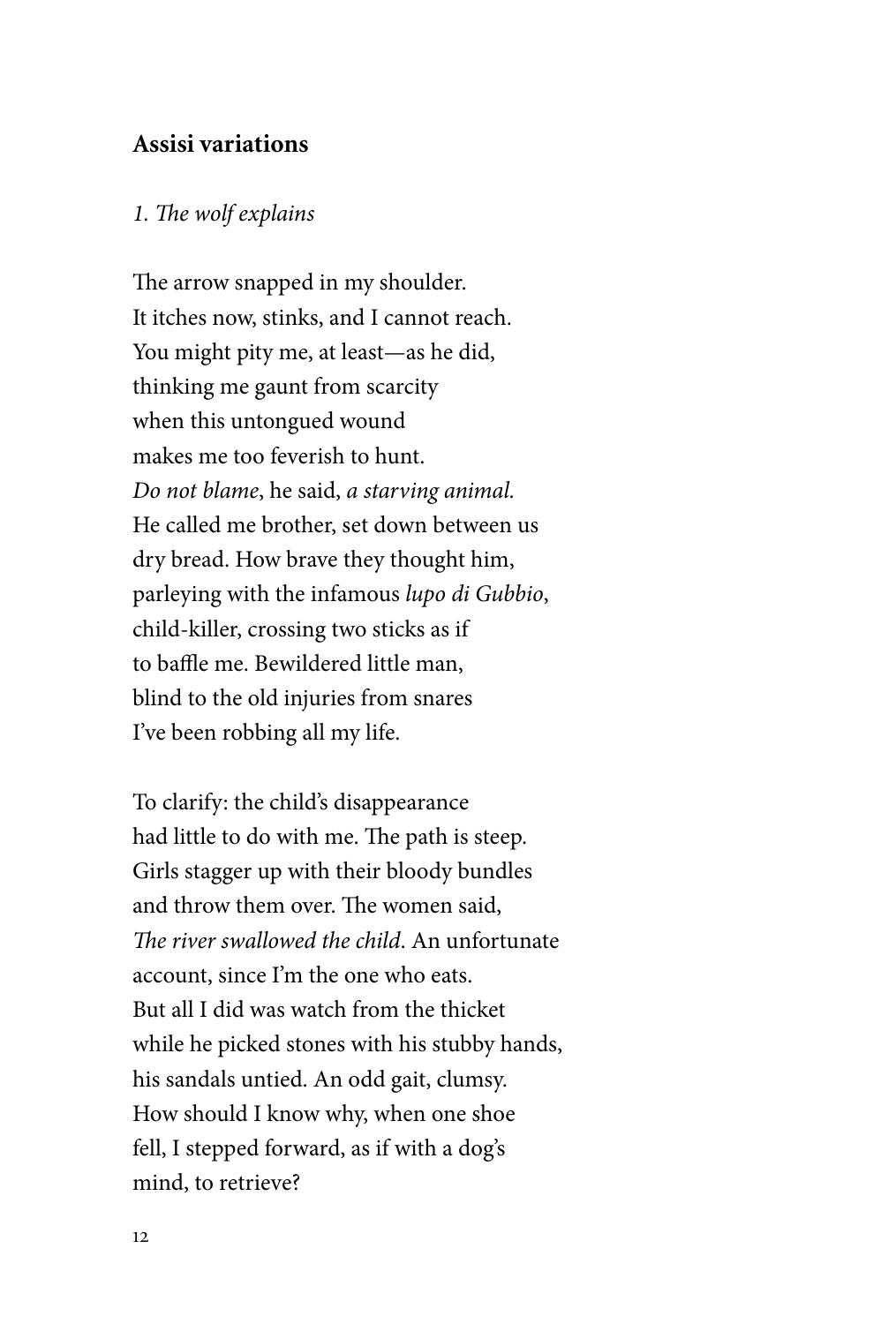#### *2. The father justifies himself*

All I know is he stole from me, made an ass of himself before the magistrate, disrobed in the village square, standing like a poor jack with his pitiful attributes hanging like giblets under that filthy hairshirt, and now he is begging for stones.

He hasn't been right in the head since he was thrown into that hole in Perugia.

He used to be such a happy boy with his fine wardrobe and foreign poetry.

#### *3. The sultan recollects*

How do I recall him? Threadbare, unkempt; a gaze that guttered like a flame. He gestured, babbled, brimmed with tears. By this we understood he'd come to preach.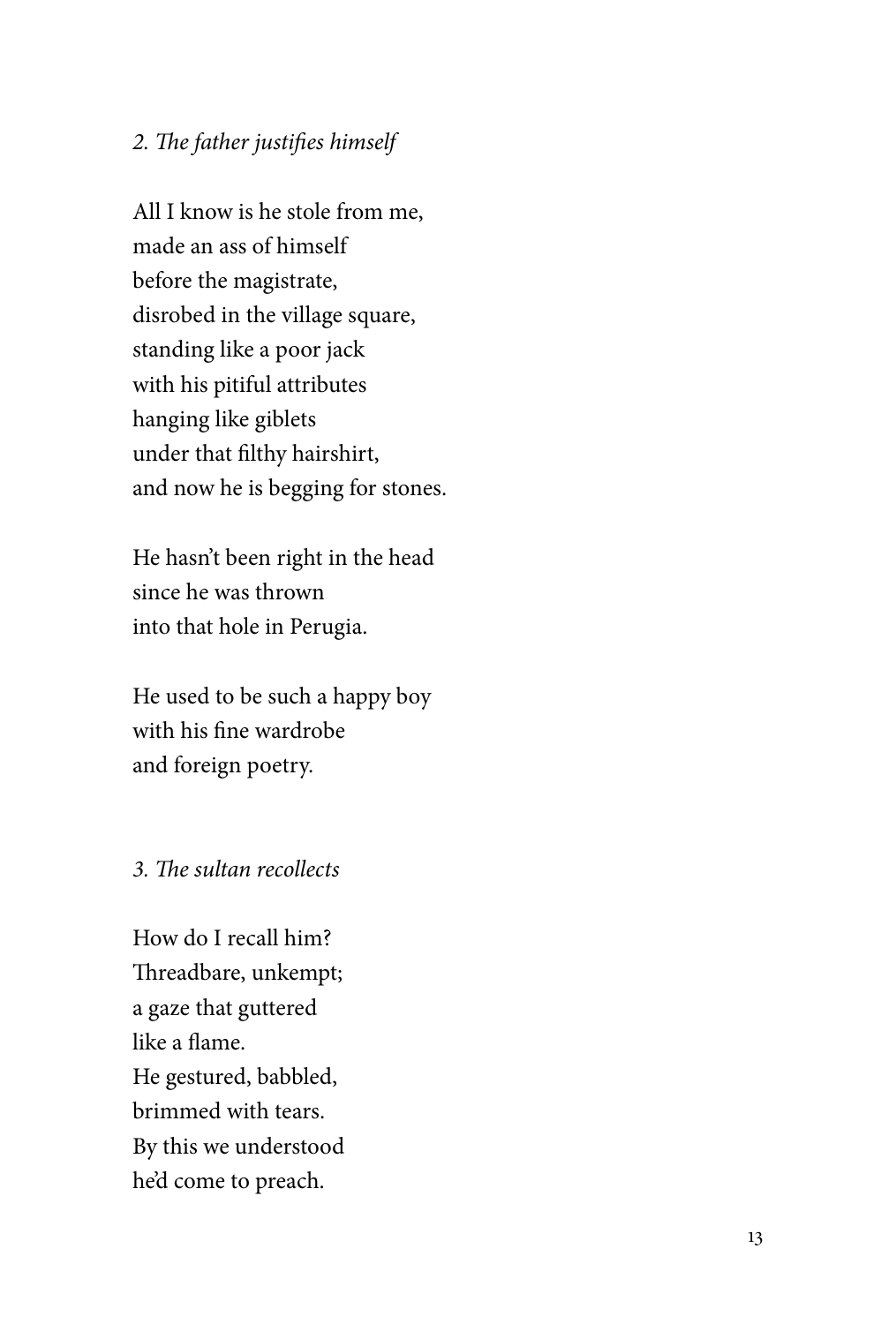It was the sixteenth month of the siege.

When I arrived from Cairo they were battering the chain tower, building mangonels, stealing cattle. They advanced with eighty ships, raining stones; masts snapped under the weight of armour. We poured fire from the walls; they quenched it with acid and gravel. Then, Paderborn's floating fortress, cloaked in hides, unwieldy in the rising Nile; ingenious, the revolving ladder, by which they gained the tower, and then unchained the river.

News of my father's death came to me from Acre.

We built ramparts, scuttled ships, harassed with rocks and arrows, robbed them of sleep. Our raid near Burāh failed. Lost to water and the blade, a thousand heads hurled back at us like stones.

They dredged the blue canal. The same brought stormwater, filling their tents with fish.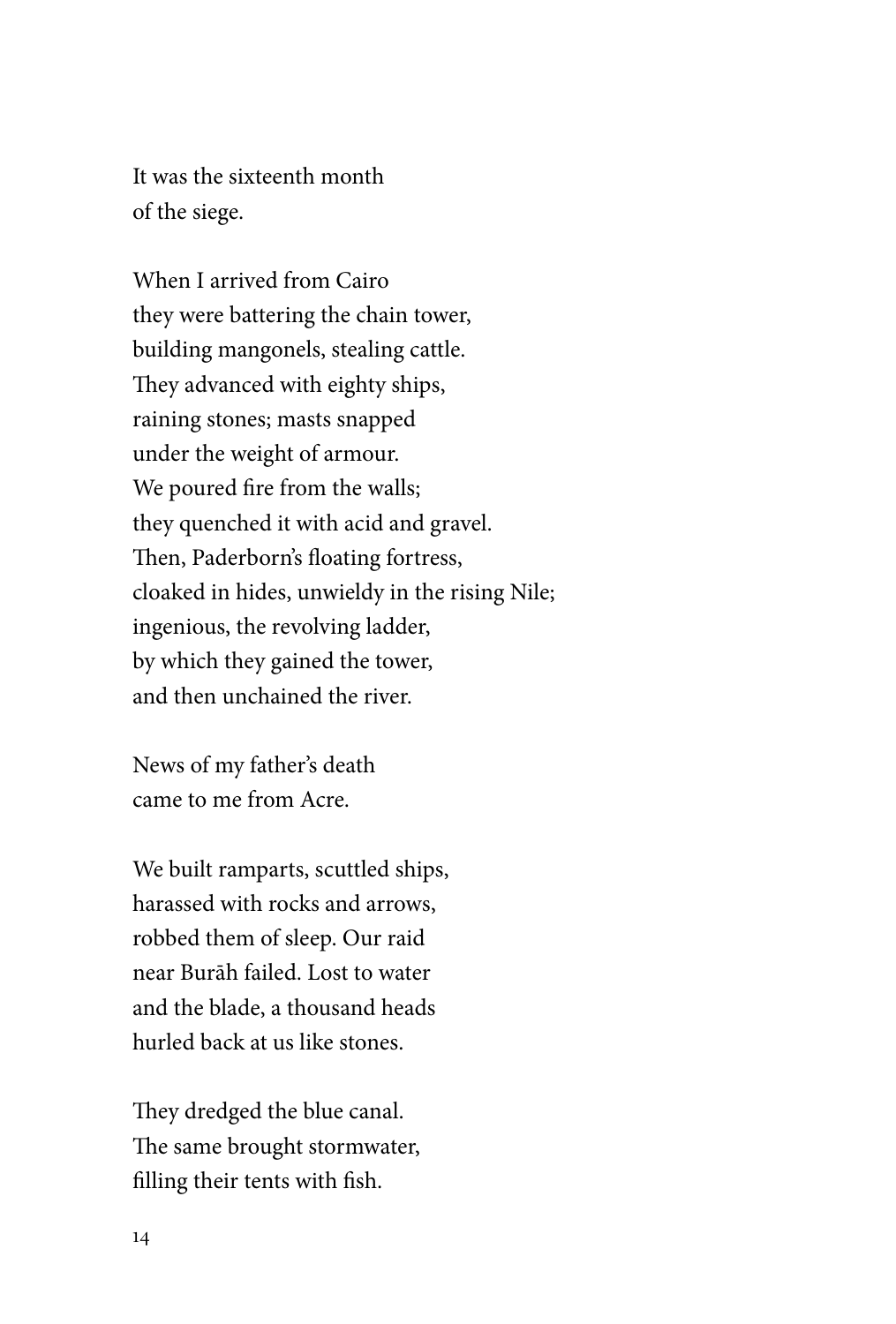They fasted, prayed, repaired a bulwark with the drowned and horses slaughtered for this purpose.

In their camp, pestilence; in mine, conspiracy. I was obliged to flee until my brother came. By then, we were surrounded.

I offered Jerusalem, compensation, a thirty-year peace.

They preferred to skirmish, to starve, to siege. They bedevilled us with their machines. At Fariskūr we feigned retreat, rounded, killed four thousand Franks.

I offered terms. The floodplain was dry; there was no grain within the city walls. Again, the fanatics stalled. We tried all means until an empty watchtower betrayed the truth. They entered the famished city,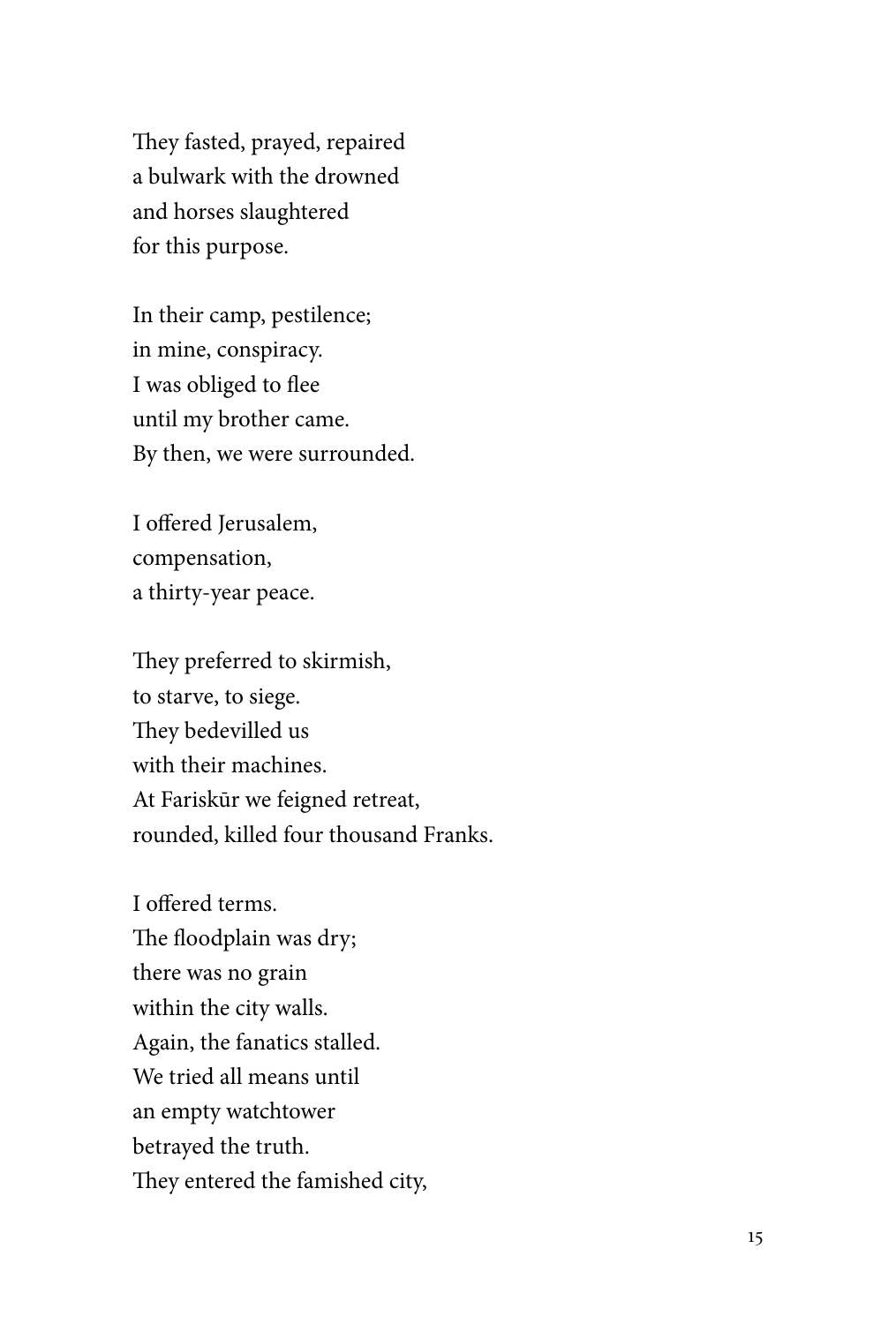looted, took slaves and women, baptized children as they died.

Dogs gnawed on corpses. The living, three of eighty thousand, lay beside.

For eighteen months they squabbled and debauched while I built a new city at Mansūrah. I raised my offer. For Dumyāt: Jerusalem, Sidon, Tiberias, holdings in Syria.

But now their craving was for all of Egypt.

I trusted time. The Nile and my brothers' armies gathered strength.

Finally, from Fariskūr, three hundred ships, many thousands of men intent on Cairo, herded by their own rabble into a bottleneck of land.

We tightened the snare. Then we opened the dykes.

They surrendered for dry ground,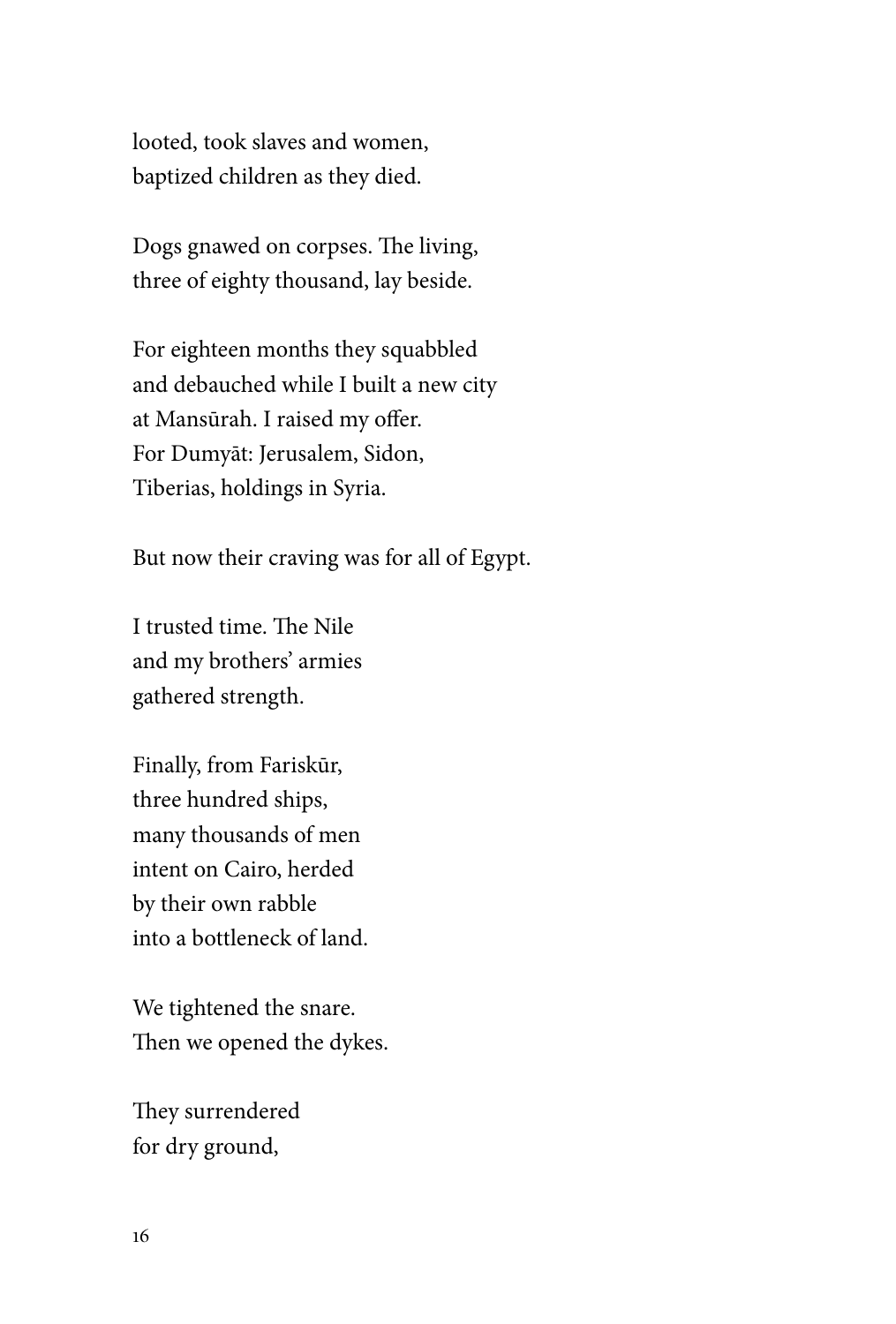pomegranates, bread.

I was a builder before then: dams, schools, improvements to the Citadel, the dome of the Mausoleum. Uncounted, the stones we knocked down in advance of our enemies: palaces, defences, the walls of Jerusalem.

Yet here you come to reminisce about your little man of the book as if I might remember nothing else.

Once or twice, perhaps, I wondered what happened to him since.

He declined my gifts; accepted food. I lent him the key to my prayer room.

#### *4. An embroideress reflects*

*Punto d'Assisi*, so called: derived from more than one ancient technique, but not, as these vendors imply, the gentle Clare's invention, nothing to do with her oh-so-spiritual boyfriend, not a replica of an altar cloth she made, but an opportunity seized by a women's guild to build a cottage industry